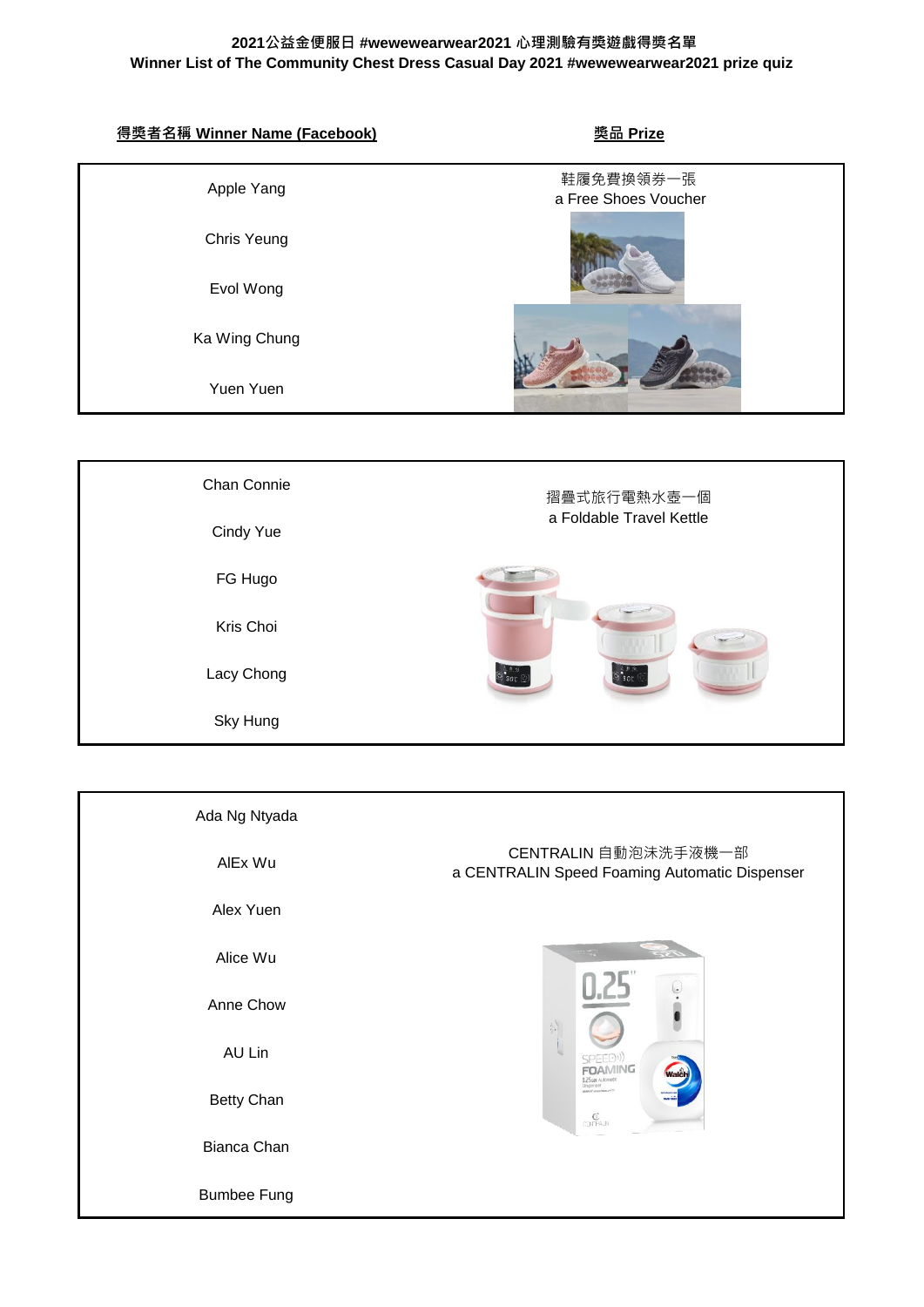| 得獎者名稱 Winner Name (Facebook) | <u> 獎品 Prize</u>                                                                  |
|------------------------------|-----------------------------------------------------------------------------------|
| Carmen Tse                   |                                                                                   |
| Carmen Wong                  |                                                                                   |
| Carrot Chan                  |                                                                                   |
| Cati Li                      |                                                                                   |
| Chan DC                      |                                                                                   |
| Chan May                     |                                                                                   |
| Charlie Wong                 | CENTRALIN 自動泡沫洗手液機一部<br>a CENTRALIN Speed Foaming Automatic Dispenser             |
| Ching Ching                  |                                                                                   |
| Chow Melon                   |                                                                                   |
| Chris Chan                   |                                                                                   |
| Cindy Tang                   | $\langle \hspace{-0.2em} \langle \hspace{-0.2em} \rangle_{\hspace{-0.2em} \circ}$ |
| Cleo Chau                    | SPEED))                                                                           |
| Cwc Chang                    | VING<br><b>0.25 sec Automatic</b><br>Dispenser                                    |
| Cynthia Law                  | $\begin{array}{c} \mathbb{C} \\ \text{CPMPAIN} \end{array}$                       |
| Daisy Daisy Chan             |                                                                                   |
| Ding Ding                    |                                                                                   |
| Ella Li                      |                                                                                   |
| Eric Ho                      |                                                                                   |
| Eric Wong                    |                                                                                   |
| Fiona Chow                   |                                                                                   |
| GiGi Fox                     |                                                                                   |
| Grace Wong                   |                                                                                   |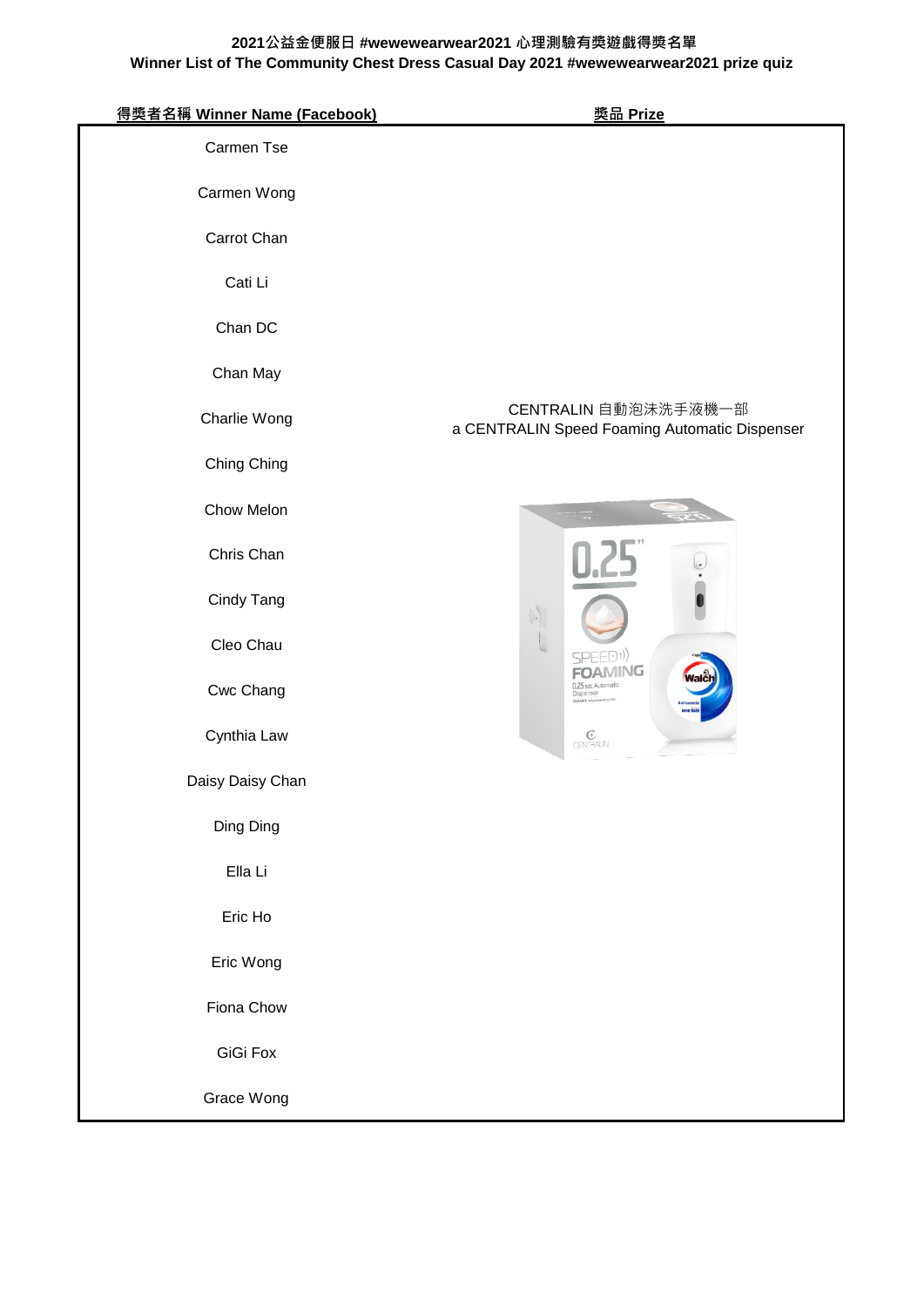| 得獎者名稱 Winner Name (Facebook) | <u> 獎品 Prize</u>                                                      |
|------------------------------|-----------------------------------------------------------------------|
| Haz Jac Wing                 |                                                                       |
| Heiso Luna                   |                                                                       |
| Helix Chan                   |                                                                       |
| Hestia Lo                    |                                                                       |
| Hoi Kwok                     |                                                                       |
| Hoi Lam Chan                 |                                                                       |
| Hoi Ting                     | CENTRALIN 自動泡沫洗手液機一部<br>a CENTRALIN Speed Foaming Automatic Dispenser |
| Hugo Chan                    |                                                                       |
| <b>HY Rainbow</b>            |                                                                       |
| Hydi Lai                     |                                                                       |
| Issac Lam                    | $\left\langle \left\langle \cdot \right\rangle \right\rangle$         |
| Jade Chau                    | SPFFD)                                                                |
| Jai Amigo                    | <b>FOAMING</b><br>1.25 sec Automatic<br>Dispenser                     |
| Jasmine CH                   | $\begin{array}{c} \mathbb{G}\\ \mathrm{CPN}\rightarrow \end{array}$   |
| Jennifer Lam                 |                                                                       |
| Jenny Cheng                  |                                                                       |
| Jenny Choi                   |                                                                       |
| Ji Ji                        |                                                                       |
| Judy Mak                     |                                                                       |
| Ka Lai Chun                  |                                                                       |
| Ka Wing Leung                |                                                                       |
| Kam Chik Lau                 |                                                                       |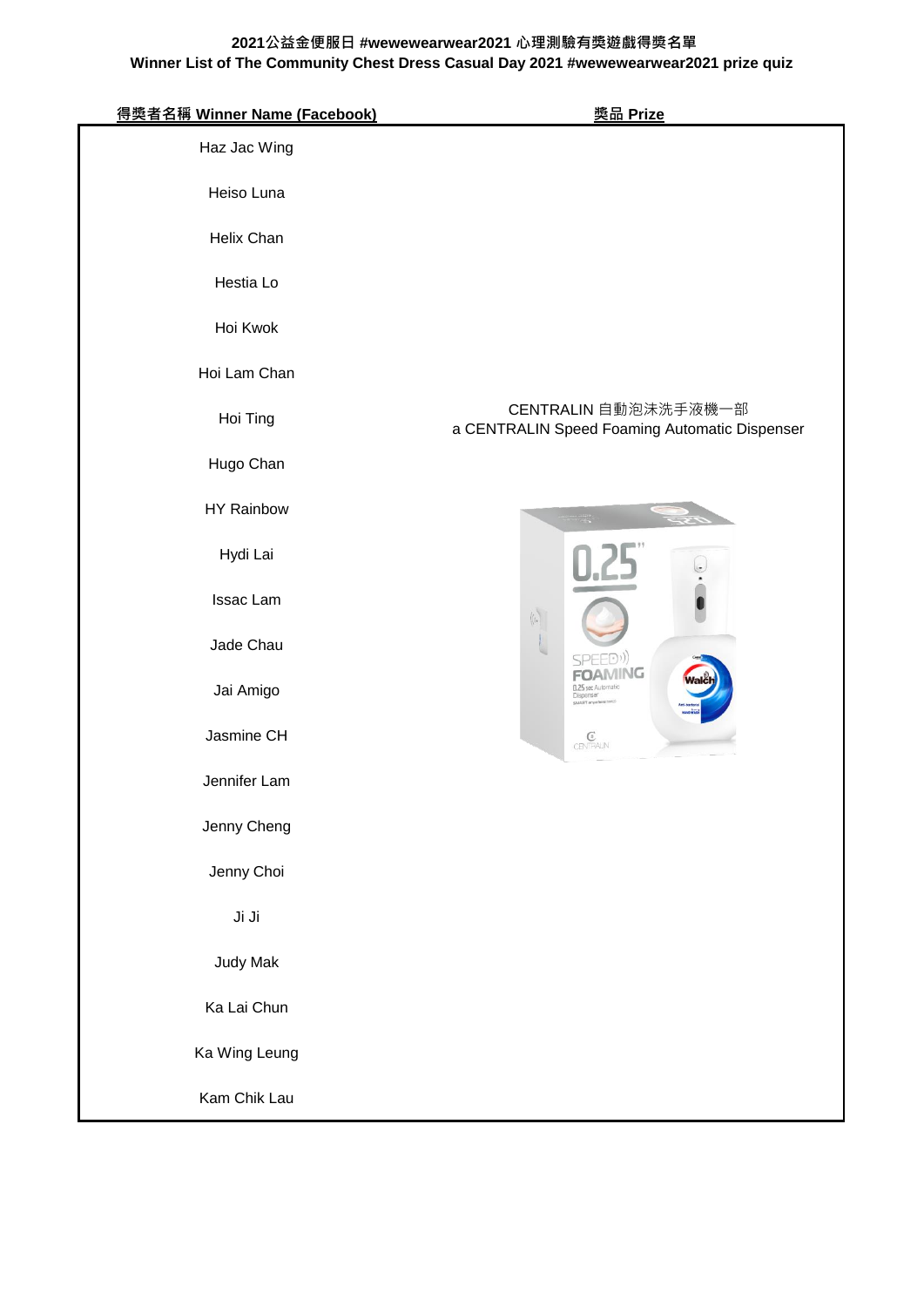| 得獎者名稱 Winner Name (Facebook)                                                    | <u> 奖品 Prize</u>                                                      |
|---------------------------------------------------------------------------------|-----------------------------------------------------------------------|
| Katie Chan                                                                      |                                                                       |
| Kenny Sun                                                                       |                                                                       |
| Klins Lovinee                                                                   |                                                                       |
| Kwok Pan Ngo                                                                    |                                                                       |
| Lam Yi                                                                          |                                                                       |
| Lan Wong                                                                        |                                                                       |
| Lavender Foo                                                                    | CENTRALIN 自動泡沫洗手液機一部<br>a CENTRALIN Speed Foaming Automatic Dispenser |
| Lydia Wong                                                                      |                                                                       |
| Man Chen                                                                        |                                                                       |
| Man Kai                                                                         |                                                                       |
| Man Sze                                                                         | $\mathcal{C}(\mathcal{C})$                                            |
| Mandy Lam*                                                                      |                                                                       |
| Mandy Lam*                                                                      | AMING<br>$-5$ cpc $A$                                                 |
| Manman Chang                                                                    | $\underset{\text{CB}}{\mathbb{G}}$                                    |
| Marco Chen                                                                      |                                                                       |
| Mary Chan                                                                       |                                                                       |
| Matthew Cha                                                                     |                                                                       |
| Milk Cheung                                                                     |                                                                       |
| Minnie Tsang                                                                    |                                                                       |
| Nat Nat                                                                         |                                                                       |
| Ng Cary                                                                         |                                                                       |
| Ntamio Chan                                                                     |                                                                       |
| *不同用戶使用相同Facebook帳戶名稱 Two different winners with the same Facebook account name |                                                                       |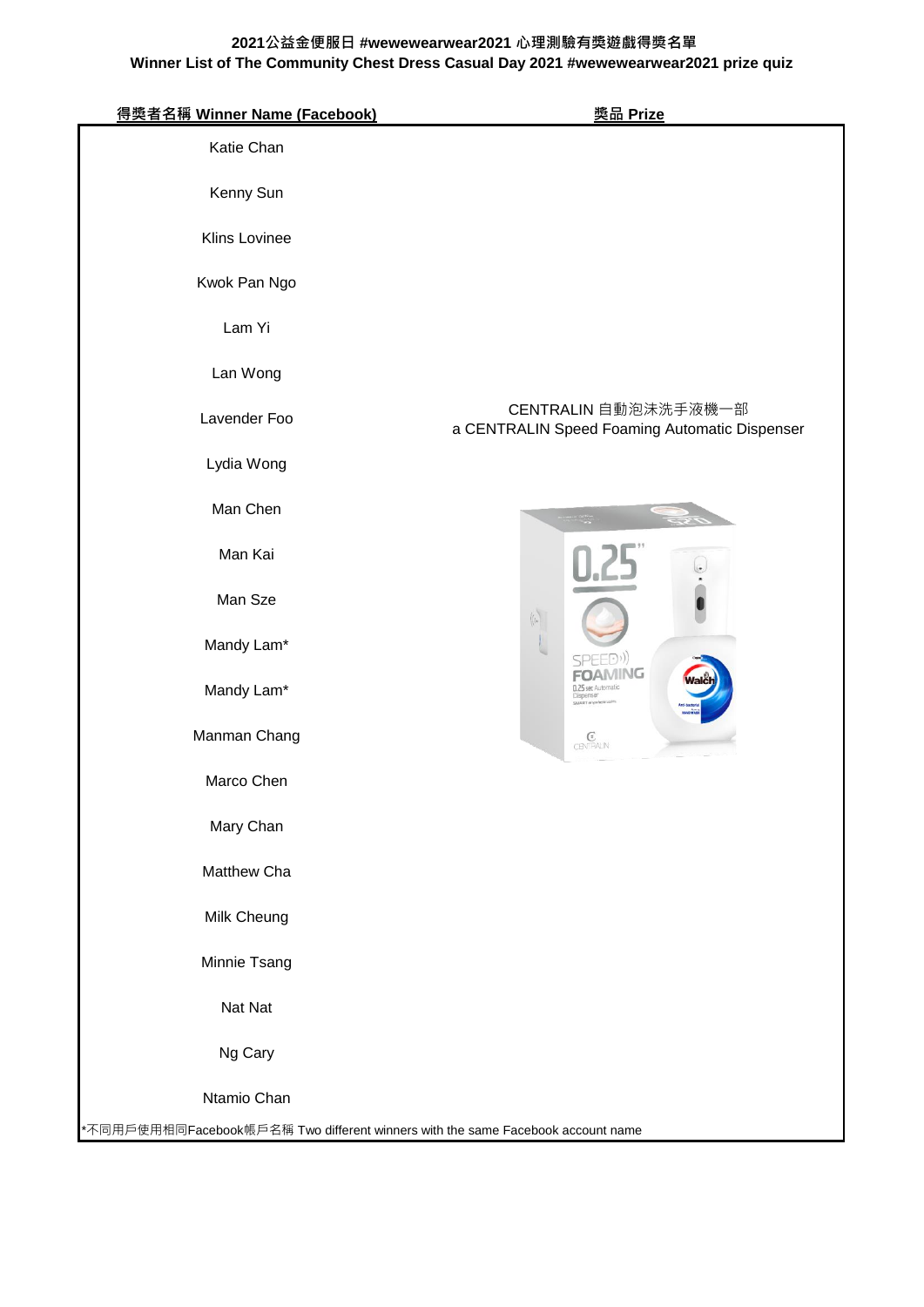| 得獎者名稱 Winner Name (Facebook) | <u> 獎品 Prize</u>                                                                                         |
|------------------------------|----------------------------------------------------------------------------------------------------------|
| Opo Miuwinds                 |                                                                                                          |
| Patrick Mo                   |                                                                                                          |
| Peggie Ho                    |                                                                                                          |
| Pinky Chan                   |                                                                                                          |
| Remy Yu                      |                                                                                                          |
| Sandy Lee                    |                                                                                                          |
| Shirley Wong                 | CENTRALIN 自動泡沫洗手液機一部<br>a CENTRALIN Speed Foaming Automatic Dispenser                                    |
| Sim Yee                      |                                                                                                          |
| Suki Huen                    |                                                                                                          |
| Sze Chun Lam                 |                                                                                                          |
| Tam Ka Hei                   | $\langle \phi \rangle$                                                                                   |
| Tien Yau Bernard Wu          | SPEED))                                                                                                  |
| Tong Wai Leung               | 1ING<br>0.25 sec Automatic<br><b>Dispenser</b>                                                           |
| Tony Lai                     | $\begin{array}{c} \mathbb{G} \\ \mathrm{CEN}\widehat{\mathbb{H}}^{\mathbb{A}\cup\mathbb{N}} \end{array}$ |
| Vicky Liu                    |                                                                                                          |
| Vivian Lui                   |                                                                                                          |
| <b>VL Tsang</b>              |                                                                                                          |
| Wai Tsz Lau                  |                                                                                                          |
| Wang Chi Hing                |                                                                                                          |
| Wingy Lai                    |                                                                                                          |
| Winnie Yan                   |                                                                                                          |
| Woody Chu                    |                                                                                                          |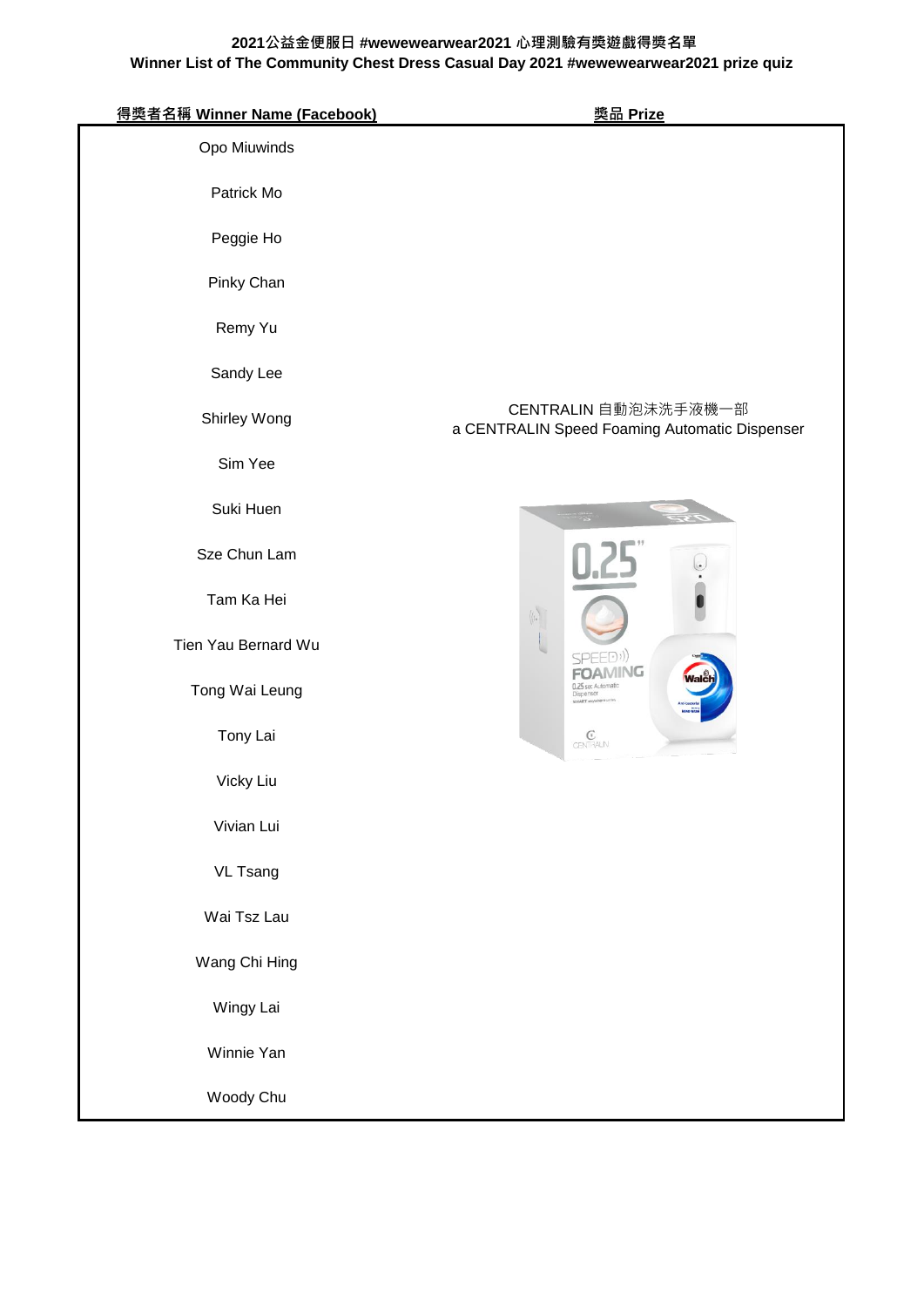| 得獎者名稱 Winner Name (Facebook)                                                                               | <u> 獎品 Prize</u>                                                                                              |  |
|------------------------------------------------------------------------------------------------------------|---------------------------------------------------------------------------------------------------------------|--|
| Yi Chan                                                                                                    |                                                                                                               |  |
| Yu Bee                                                                                                     | CENTRALIN 自動泡沫洗手液機一部<br>a CENTRALIN Speed Foaming Automatic Dispenser                                         |  |
| Yuk Au                                                                                                     |                                                                                                               |  |
| Yuk Kam Lai                                                                                                |                                                                                                               |  |
| Yuki Yeung                                                                                                 | SPEED <sup>(1)</sup><br>FOAMING<br>EL2S sec Automatic<br>Disponser                                            |  |
| Zea Wong                                                                                                   | $\mathop{\mathbb{G}}\nolimits_{\mathbb{C}\in\mathop{\rm Tr}\nolimits^{\mathbb{C}\times\mathbb{C}}\mathbb{N}}$ |  |
| 吳涓涓                                                                                                        |                                                                                                               |  |
| $\mathsf{r} \mathsf{r} + \mathsf{r} \mathsf{m} \sqcup \mathsf{m} \mathsf{m} \mathsf{m} \mathsf{m}$<br>$+1$ |                                                                                                               |  |

註:所有圖片只供參考。

Note: Photos are for reference only.